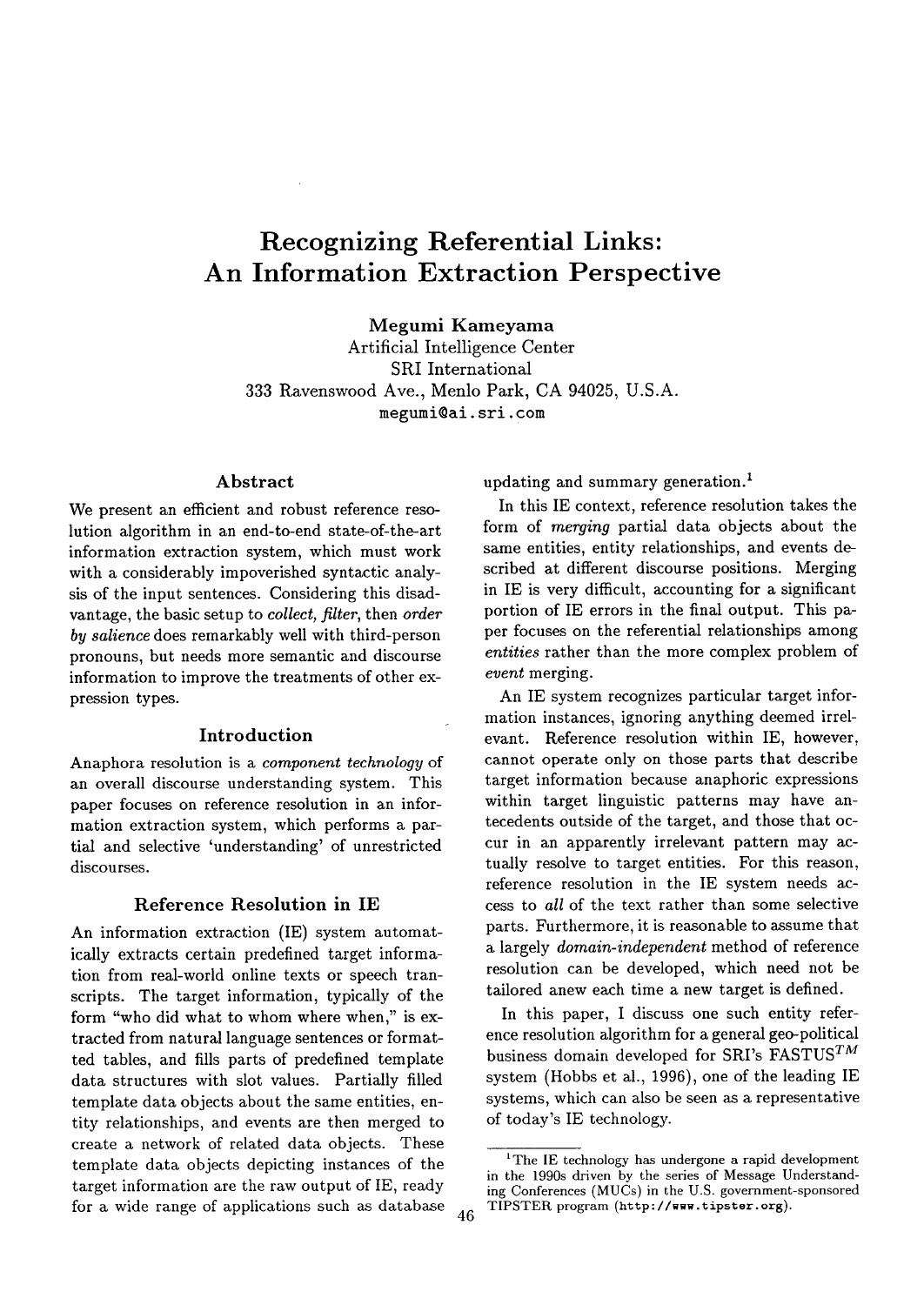## The Input to Reference Resolution

Multiple top-scoring sites working on IE have converged on the use of finite-state linguistic patterns applied in stages of smaller to larger units. This finite-state transduction approach to IE, first introduced in SRI's FASTUS, has proven effective for real-world texts because full parsing is far too ambiguous, slow, and brittle against real-world sentences. This means that we cannot assume correct and full syntactic structures in the input to reference resolution in a typical IE system. The input is a set of (often overlapping or discontiguous) finite-state approximations of sentence parts. We must *approximate* fine-grained theoretical proposals about referential dependencies, and adapt them to the context of sparse and incomplete syntactic input.

The input to reference resolution in the theoretical literature is assumed to be fully parsed sentences, often with syntactic attributes such as grammatical functions and thematic roles on the constituents (Webber, 1978; Sidner, 1979; Hobbs, 1978; Grosz, Joshi, and Weinstein, 1995). In implemented reference resolution systems, for pronoun resolution in particular, there seems to be a trade-off between the completeness of syntactic input and the robustness with real-world sentences. In short, more robust and partial parsing gives us wider coverage, but less syntactic information also leads to less accuyate reference resolution. For instance, Lappin and Leass (1994) report an 86% accuracy for a resolution algorithm for third-person pronouns using fully parsed sentences as input. Kennedy and Boguraev (1996) then report a 75% accuracy for an algorithm that approximates Lappin and Leass's with more robust and coarse-grained syntactic input. After describing the algorithm in the next section, I will briefly compare the present approach with these pronoun resolution approaches.

# **Algorithm**

This algorithm was first implemented for the *MUC-6* FASTUS system (Appelt et al., 1995), and produced one of the top scores (a recall of 59% and precision of 72%) in the MUC-6 Coreference Task, which evaluated systems' ability to recog- 47 nize coreference among noun phrases (Sundheim, 1995). Note that only *identity* of reference was evaluated there.<sup>2</sup>

The three main factors in this algorithm are (a) accessible text regions, (b) semantic consistency, and (c) dynamic syntactic preference. The algorithm is invoked for each sentence after the earlier finite-state transduction phases have determined the best sequence(s) of nominal and verbal expressions. Crucially, each nominal expression is associated with a set of template data objects that record various linguistic and textual attributes of the referring expressions contained in it. These data objects are similar to *discourse referents* in discourse semantics (Karttunen, 1976; Kamp, 1981; Heim, 1982; Kamp and Reyle, 1993), in that anaphoric expressions such as *she* are also associated with corresponding anaphoric entities. A pleonastic *it*  has no associated entities. Quantificational nominals such as *each company* are associated with entity objects because they are 'anaphoric' to group entities accessible in the context. In this setup, the effect of reference resolution is *merging* of multiple entity objects. Here is the algorithm.

- 1. INPUT: Template entities with the following textual, syntactic, and semantic features:
- (a) determiner type (e.g., DEF, INDEF, PRON)
- (b) grammatical or numerical number (e.g., SG, PL, 3)
- (c) head string (e.g., *automaker)*
- (d) the head string sort in a sort hierarchy (e.g.,  $automaker \rightarrow company \rightarrow organization)$
- (e) modifier strings (e.g., *newly founded, with the pilots)*
- (f) text span (the start and end byte positions)
- $(g)$  sentence and paragraph positions<sup>3</sup>
- (h) text region type (e.g., HEADLINE, TEXT)

<sup>2</sup>Other referential relationships such as subset and partwhole did not reach sufficiently reliable interannotator agreements. Only identity of reference had a sufficiently high agreement rate (about 85%) between two human annotators.

<sup>&</sup>lt;sup>3</sup>Higher text structure properties such as subsections and sections should also be considered if there are any. Exact accessibility computation using complex hierarchical text structures is a future topic of study.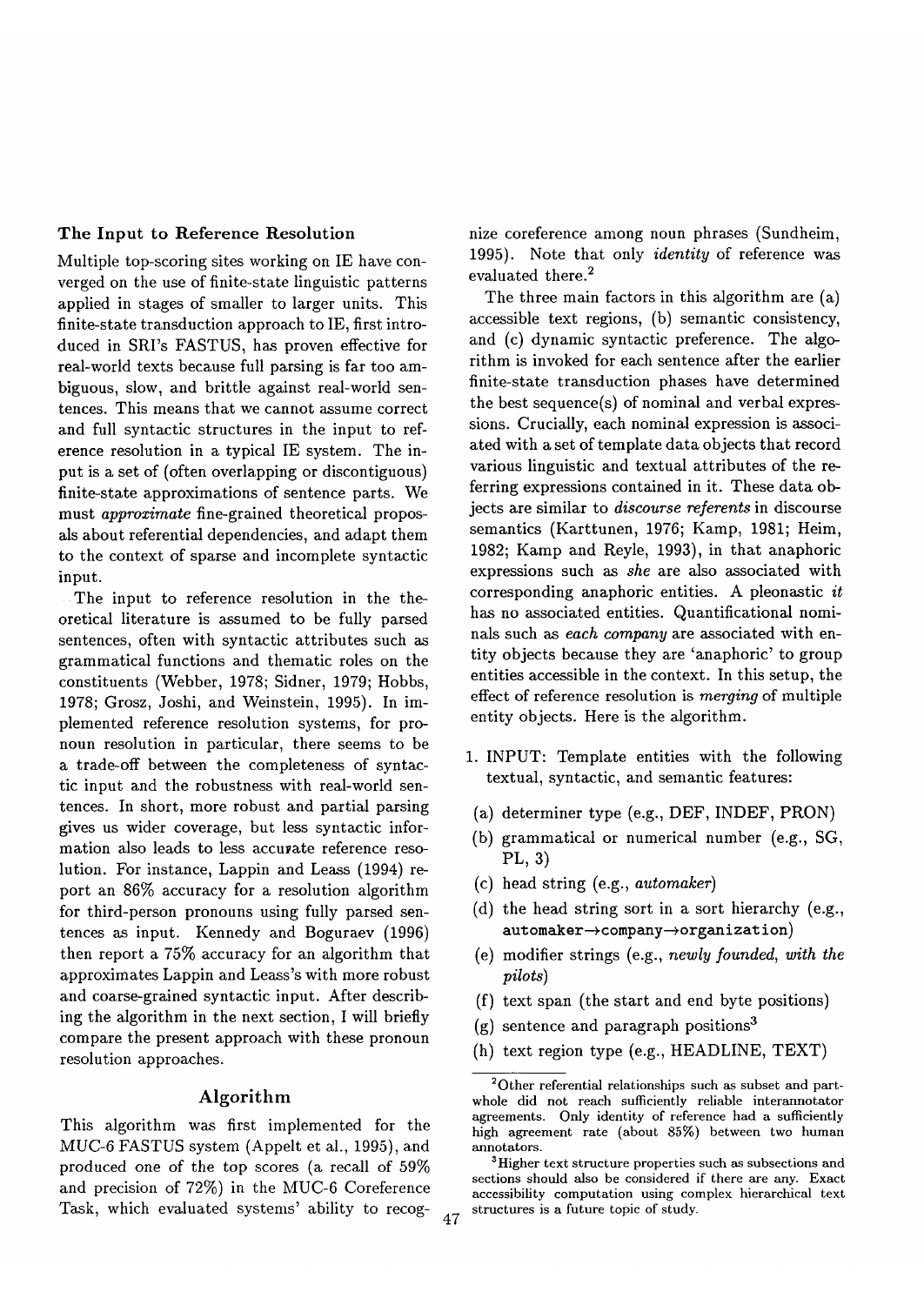- 2. FOR EACH potentially anaphoric entity object in the current sentence, in the left-to-right order, DO
- (1) COLLECT antecedent entity objects from the *accessible text region.* 
	- For an entity in a HEADLINE text region, the entire TEXT is accessible because the headline summarizes the text.
	- For an entity in a TEXT region, everything *preceding* its text span is accessible (except for the HEADLINE). Intrasentential cataphora is allowed only for first-person pronouns.
	- In addition, a *locality* assumption on anaphora sets a (soft) window of search for each referring expression type-the entire preceding text for *proper names,* narrower for *definite noun phrases,* even narrower for *pronouns,* and only the current sentence for *reflexives.* In the MUC-6 system, the window size was arbitrarily set to ten sentences for definites and three sentences for pronouns, ignoring paragraph boundaries, and no antecedents beyond the limit were considered. This clearly left ample room for refinement.<sup>4</sup>
- (2) FILTER with *semantic consistency* between the anaphoric entity  $E_1$  and the potential antecedent entity  $E_2$ .
	- *Number Consistency: El's* number must be consistent with  $E_2$ 's number--for example, twelve is consistent with PLURAL, but not with SINGULAR. As a special case, plural pronouns *(they, we)* can take singular organization antecedents.
	- Sort Consistency:  $E_1$ 's sort must either EQUAL or SUBSUME  $E_2$ 's sort. This reflects a *monotonicity* assumption on anaphora-for example, since company subsumes automaker, *the company* can take a *Chicago-based automaker as* an antecedent, but it is too risky to allow *the automaker*  to take *a Chicago-based company as* an antecedent. On the other hand, since

automaker and airline are neither the same sort nor in a subsumption relation, *an automaker* and *the airline* cannot corefer. (The system's sort hierarchy is still sparse and incomplete.)

- Modifier Consistency: E<sub>1</sub>'s modifiers must be consistent with  $E_2$ 's modifiers-for example, *French* and *British* are inconsistent, but *French* and *multinational* are consistent. (The system doesn't have enough knowledge to do this well.)
- (3) ORDER by *dynamic syntactic preference.* The following ordering approximates the relative *salience* of entities. The basic underlying hypothesis is that intrasentential candidates are more salient than intersentential candidates as proposed, for example, in Hobbs (1978) and Kameyama (in press), and that fine-grained syntax-based salience fades with time. Since fine-grained syntax with grammatical functions is unavailable, the syntactic prominence of subjects and left-dislocation is approximated by the left-right linear ordering.
	- i. the preceding part of the *same sentence* in the left-right order
	- ii. the *immediately preceding sentence* in the left-right order
	- iii. other preceding sentences within the 'limit' (see above) in the right-left order
- 3. OUTPUT: After each anaphoric entity has found an ordered set of potential antecedent entities, there are destructive (indefeasible) and nondestructive (defeasible) options.
- (a) *Destructive Option:* MERGE the anaphoric entity into the preferred antecedent entity .
- (b) *Nondestructive Option:* RECORD the antecedent entity list in the anaphoric entity to allow reordering (i.e., *preference revisions)* by event merging or overall model selection.

The MUC-6 system took the destructive option. The nondestructive option has been implemented in a more recent system.

These basic steps of "COLLECT, FILTER, and ORDER by salience" are analogous to Lappin and

<sup>4</sup>For example, in a more recent FASTUS system, paragraphs are also considered in setting the limit, and at most one candidate beyond the limit is proposed when no candidates are found within the limit. 48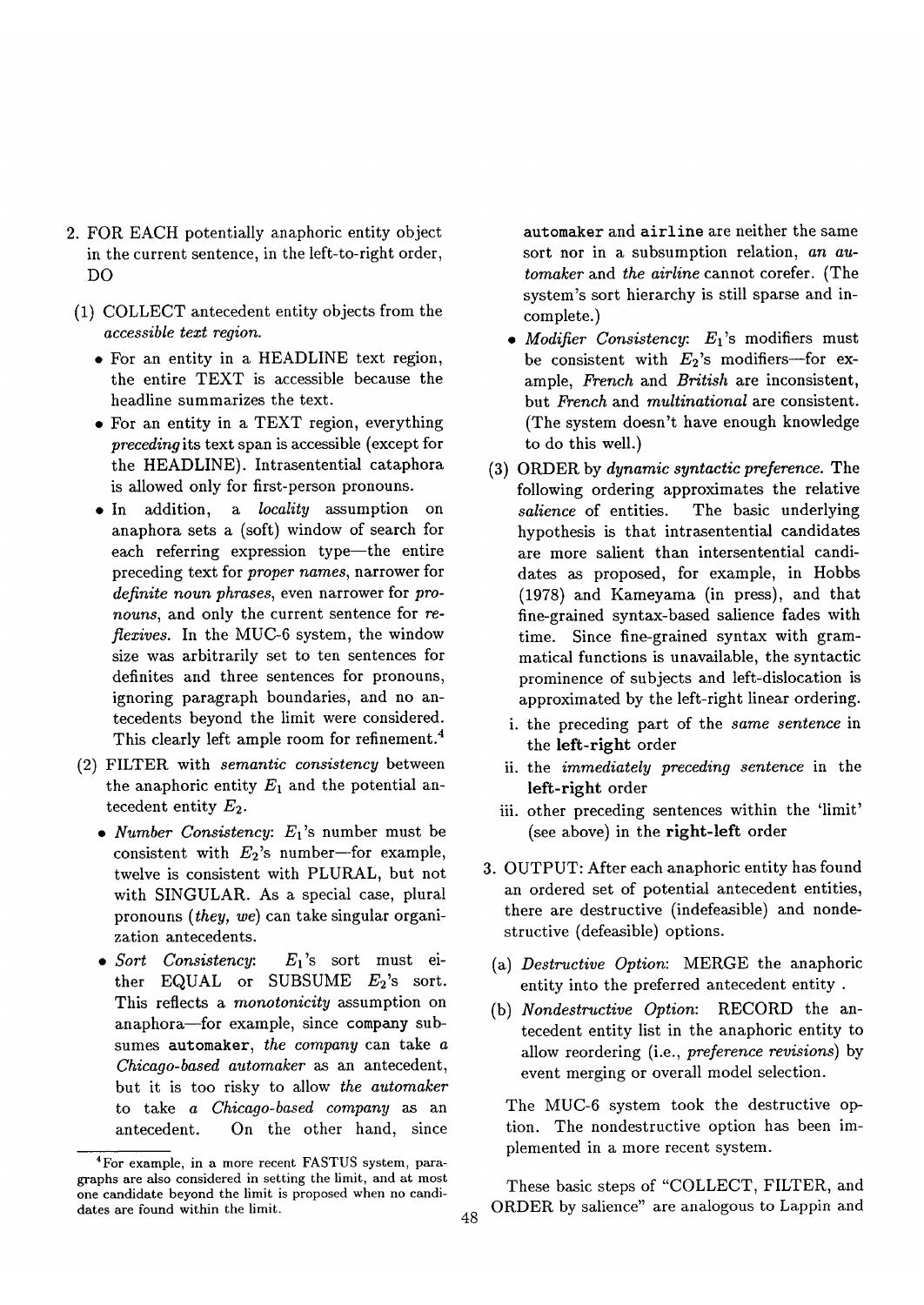Leass's (1994) pronoun resolution algorithm, but each step in FASTUS relies on considerably poorer syntactic input. The present algorithm thus provides an interesting case of what happens with extremely poor syntactic input, even poorer than in Kennedy and Boguraev's (1996) system. This comparison will be discussed later.

# **Name Alias Recognition**

In addition to the above general algorithm, a special-purpose *alias recognition* algorithm is invoked for coreference resolution of proper names. 5

- 1. INPUT: The input English text is in mixed cases. An earlier transduction phase has recognized unknown names as well as specifictype names for persons, locations, or organizations using name-internal pattern matching and known name lists.
- 2. FOR EACH new sentence, FOR EACH unknown **name,** IF it is an alias or acronym of another name already recognized in the given text, MERGE the two--an *alias* is a selective substring of the full name (e.g., *Colonial* for *Colonial Beef*), and *acronym* is a selective sequence of initial characters in the full name (e.g., *GM*  for *General Motors).*

# Overall Performance

The MUC-6 FASTUS reference resolution algorithm handled only coreference (i.e., identity of reference) of proper names, definites, and pronouns. These are the 'core' anaphoric expression types whose dependencies tend to be constrained by surface textual factors such as locality. The MUC-6 Coreference Task evaluation included coreference of bare nominals, possessed nominals, and indefinites as well, which the system did not handle because we didn't have a reliable algorithm for these mostly 'accidental' coreferences that seemed to require deeper inferences. Nevertheless, the system scored a recall of 59% and precision of 72% in the blind evaluation of thirty newspaper articles.

| <b>Expression Type</b> | Number of   | Correctly  |
|------------------------|-------------|------------|
|                        | Occurrences | Resolved   |
| <b>Definites</b>       | 61          | 28(46%)    |
| Pronouns               | 39          | 24(62%)    |
| <b>Proper Names</b>    | 32          | 22(69%)    |
| Reflexives             |             | $1(100\%)$ |
| <b>TOTAL</b>           | 133         | 75/56%     |

Table 1: Core Discourse Anaphors in Five Articles

| Grammatical      | Intra/Inter-S | Number of   | Correctly |
|------------------|---------------|-------------|-----------|
| Person           | Antecedent    | Occurrences | Resolved  |
| 3rd person       | intra-S       | 27          | 21(78%    |
| 3rd person       | inter-S       |             | 2(33%     |
| that             | inter-S       |             | $0(0\%$   |
| $1st/2nd$ person | inter-S       |             | 1(20%`    |
| reflexive        | intra-S       |             |           |

Table 2: Pronouns in Five Articles

Table 1 shows the system's performance in resolving the core discourse anaphors in five randomely selected articles from the development set. Only five articles were examined here because the process was highly time-consuming. The performance for each expression type varies widely from article to article because of unexpected features of the articles. For instance, one of the five articles is a letter to the editor with a text structure drastically different from news reports. On average, we see that the resolution accuracy (i.e., recall) was the highest for proper names (69%), followed by pronouns (62%) and definites (46%). There were not enough instances of reflexives to compare.

Table 2 shows the system's performance for pronouns broken down by two parameters, grammatical person and inter- vs. intrasentential antecedent. The system did quite well (78%) with third-person pronouns with intrasentential antecedents, the largest class of such pronouns.

Part of the pronoun resolution performance here enables a preliminary comparison with the results reported in (1) Lappin and Leass (1994) and (2) Kennedy and Boguraev (1996). For the thirdperson pronouns and reflexives, the performance was (1) 86% of 560 cases in five computer manuals and (2) 75% of 306 cases in twenty-seven Web page texts. The present FASTUS system correctly resolved 71% of 34 cases in five newspaper arti-

<sup>&</sup>lt;sup>5</sup> In addition, a specific-type name may be converted into another type in certain linguistic contexts. For instance, in *a subsidiary of Mrs. Field, Mrs. Field* is converted from a person name into a company name.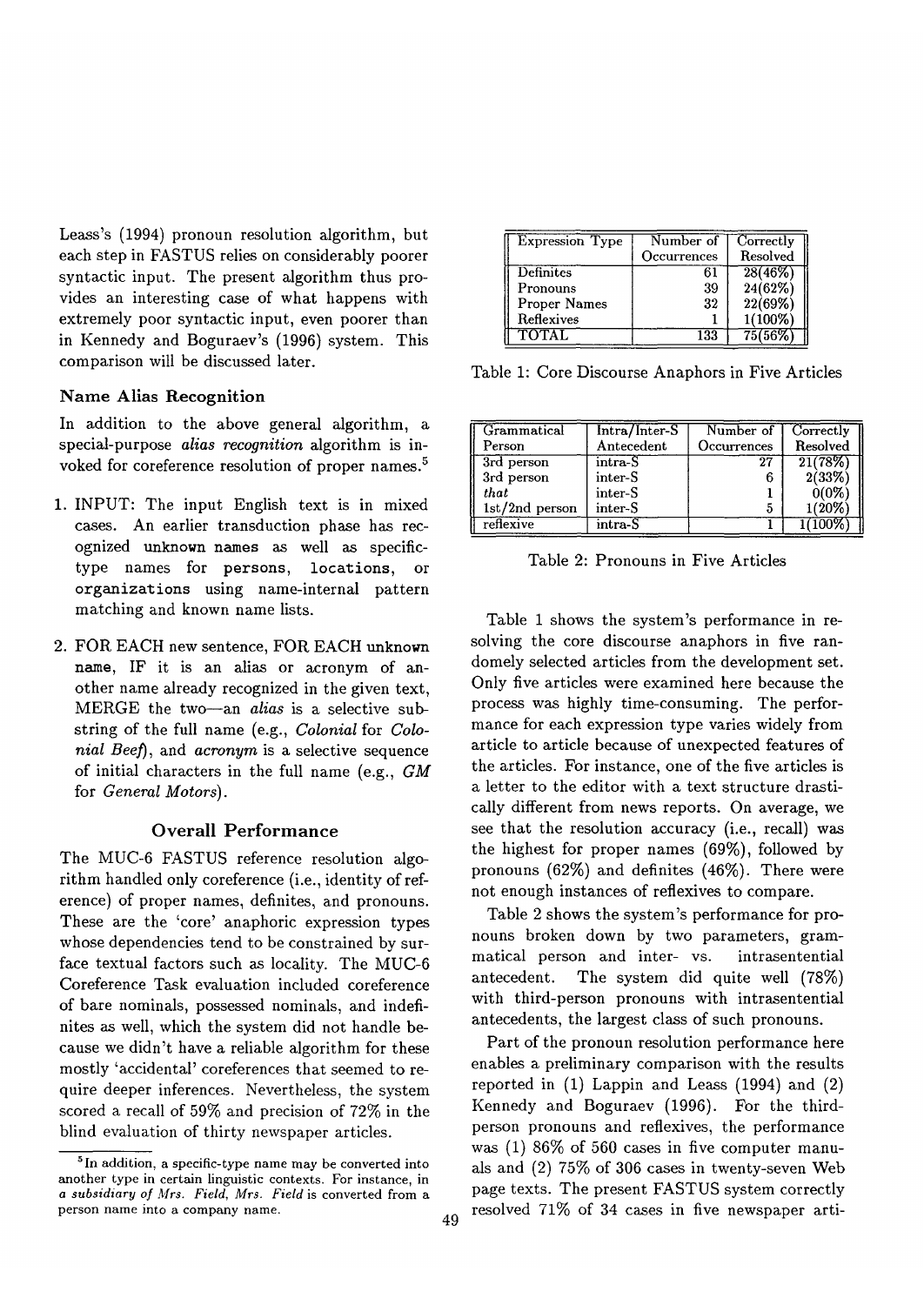cles. This progressive decline in performance corresponds to the progressive decline in the amount of syntactic information in the input to reference resolution. To summarize the latter decline, Lap- pin and Leass (1994) had the following components in their algorithm.

- 1. INPUT: fully parsed sentences with grammatical roles and head-argument and head-adjunct relations
- 2. Intrasentential syntactic filter based on syntactic noncoreference
- 3. Morphological filter based on person, number, and gender features
- 4. Pleonastic pronoun recognition
- 5. Intrasentential binding for reflexives and reciprocals
- 6. Salience computation based on grammatical role, grammatical parallelism, frequency of mention, proximity, and sentence recency
- 7. Global salience computation for noun phrases (NPs) in equivalence classes (with seven salience factors)
- 8. Decision procedure for choosing among equally preferred candidate antecedents

Kennedy and Boguraev (1996) approximated the above components with a poorer syntactic input, which is an output of a part-of-speech tagger with grammatical function information, plus NPs recognized by finite-state patterns and NPs' adjunct and subordination contexts recognized by heuristics. With this input, grammatical functions and precedence relations were used to approximate 2 and 5. Finite-state patterns approximated 4. Three additional salience factors were used in 7, and a preference for intraclausal antecedents was added in 6; 3 and 8 were the same.

The present algorithm works with an even poorer syntactic input, as summarized here.

1. INPUT: a set of finite-state approximations of sentence parts, which can be overlapping or discontiguous, with no grammatical function, subordination, or adjunct information.

- . No disjoint reference filter is used.
- 3. Morphological filter is used.
- 4. Pleonastic pronouns are recognized with finitestate patterns.
- . Reflexives simply limit the search to the current sentence, with no attempt at recognizing coarguments. No reciprocals are treated.
- **.** Salience is approximated by computation based on linear order and recency. No grammatical parallelism is recognized.
- . Equivalence classes correspond to *merged entity objects* whose 'current' positions are always the most recent mentions.
- 8. Candidates are deterministically ordered, so no decision procedure is needed.

Given how *little* syntactic information is used in FASTUS reference resolution, the 71% accuracy in pronoun resolution is perhaps unexpectedly high. This perhaps shows that linear ordering and recency are major indicators of salience, especially because grammatical functions correspond to constituent ordering in English. The lack of disjoint reference filter is not the most frequent source of errors, and a coarse-grained treatment of reflexives does not hurt very much, mainly because of the infrequency of reflexives.

# **An Example Analysis**

In the IE context, the task of entity reference resolution is to recognize referential links among partially described entities within and across documents, which goes beyond third-person pronouns and identity of reference. The expression types to be handled include bare nominals, possessed nominals, and indefinites, whose referential links tend to be more 'accidental' than textually signaled, and the referential links to be recognized include subset, membership, and part-whole.

Consider one of the five articles evaluated, the one with the most number and variety of referential links, for which FASTUS's performance was the poorest. Even for the 'core' anaphoric expressions of 20 definites, 14 pronouns, and 7 names limited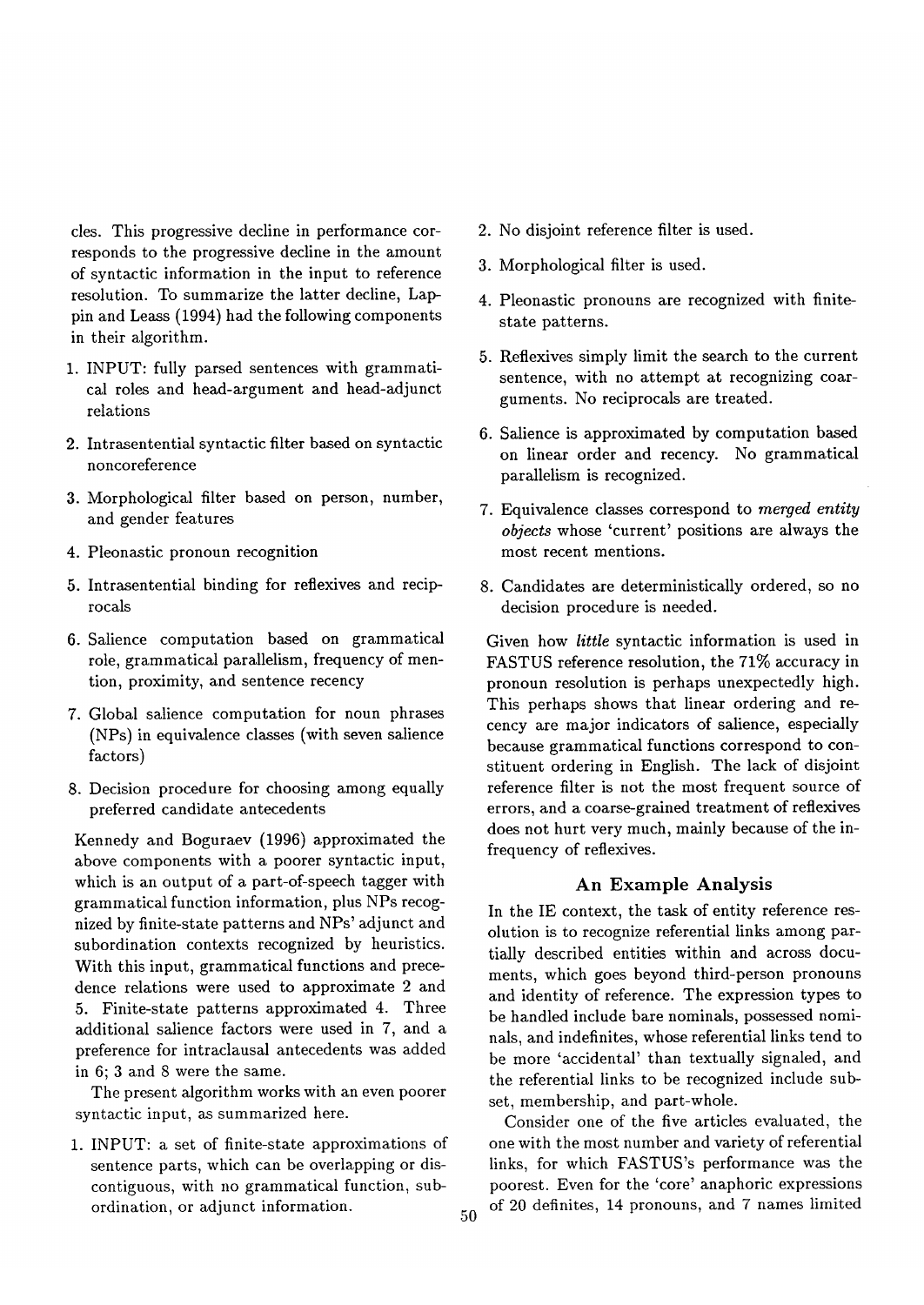| <b>Expression Type</b> | Number of   | Correctly |
|------------------------|-------------|-----------|
|                        | Occurrences | Resolved  |
| Definites              | 25          | 10(40%    |
| Pronouns               | 14          | 10(71%)   |
| <b>Bare Nominals</b>   | 12          | 3(25%)    |
| Proper Names           |             | 2(29%)    |
| Possessed Nominals     |             | 0(0%      |
| Indefinites            | 3           | 0(0%      |
| TOTAL.                 |             |           |

Table 3: Referential Links in the Example

to coreference, for which the code was prepared, the recall was only 51%.

Figure 1 shows this article annotated with referential indices. The same index indicates coreference. Index subscripts (such as 4a) indicate *subset, part,* or *membership* of another expression (e.g., indexed 4). The index number ordering, 1,...,N, has no significance. Each sentence in the TEXT region is numbered with paragraph and sentence numbers, so, for instance, 2-1 is the first sentence in the second paragraph.

Note that not all of these referential links need be recognized for each particular IE application. However, since reference resolution must consider all of the text for any particular application for the reason mentioned above, it is reasonable to assume that an ideal domain-independent reference resolution component should be able to recognize all of these. Is this a realistic goal, especially in an IE context? This question is left open for now.

## Error **Analysis**

Table 3 shows the system's performance in recognizing the referential links in this article, grouped by referring expression types. These exclude the initial mention of each referential chain. Notable sources of errors and necessary extensions are summarized for each expression type here.

Pronouns: Of the four pronoun resolution errors, one is due to a parse error *(American* in 7-1 was incorrectly parsed as a person entity, to which *she* in 8-1 was resolved), *that* in 6-2 is a *discourse deixis* (Webber, 1988), beyond the scope of the current approach, and two errors *(it* in 3-1 and *its* in 7-1) were due to the left-right ordering of intrasentential candidates. Recognition of par- $_{51}$  allelism among clause conjuncts and a stricter locality preference for possessive pronouns may help here.

- Definites: Of the fifteen incorrect resolutions of definites, five have *nonidentity* referential relationships, and hence were not handled. These nonidentity cases must be handled to avoid erroneous identity-only resolutions. Two errors were due to the failure to distinguish between generic and specific events. Token-referring definites *(the union* in 8-2 and *the company* in 9-1) were incorrectly resolved to recently mentioned types. Three errors were due to the failure to recognize *synonyms* between, for example, *call*  (3-2) vs. *request* (3-1) and *campaign* (9-1) vs. *strategy* (9-1). Other error sources are a failure in recognizing an appositive pattern (9-1), the left-right ordering of the candidates in the previous sentence (9-2), and three 'bugs'.
- Proper Names: Name alias recognition was unusually poor (2 out of 7) because *American was*  parsed as a person-denoting noun. The lowercase print in *Patt gibbs* also made it difficult to link it with *Ms. Gibbs.* Such *parse errors* and *input anomalies* hurt performance.
- Bare Nominals: Since bare nominals were not explicitly resolved, the only correct resolutions (3 out of 12) were due to recognition of appositive patterns. How can the other cases be treated? We need to understand the discourse semantics of bare nominals better before developing an effective algorithm.
- **Possessed** Nominals: A systematic treatment of possessed nominals is a necessary extension. The basic algorithm will look like this—resolve the possessor entity A of the possessed nominal A's B, then if there is already an entity of type *B associated with A* mentioned *anywhere in the preceding text,* then this is the referent of B. Possessed nominal resolution also requires a 'synonymy' computation to resolve, for example, *its battle* (9-1) to *its corporate campaign* (7-1). It also needs 'inferences' that rely on multiple successful resolutions. For instance, *her members*  in 8-1 must first resolve *her* to *Ms. Gibbs,* who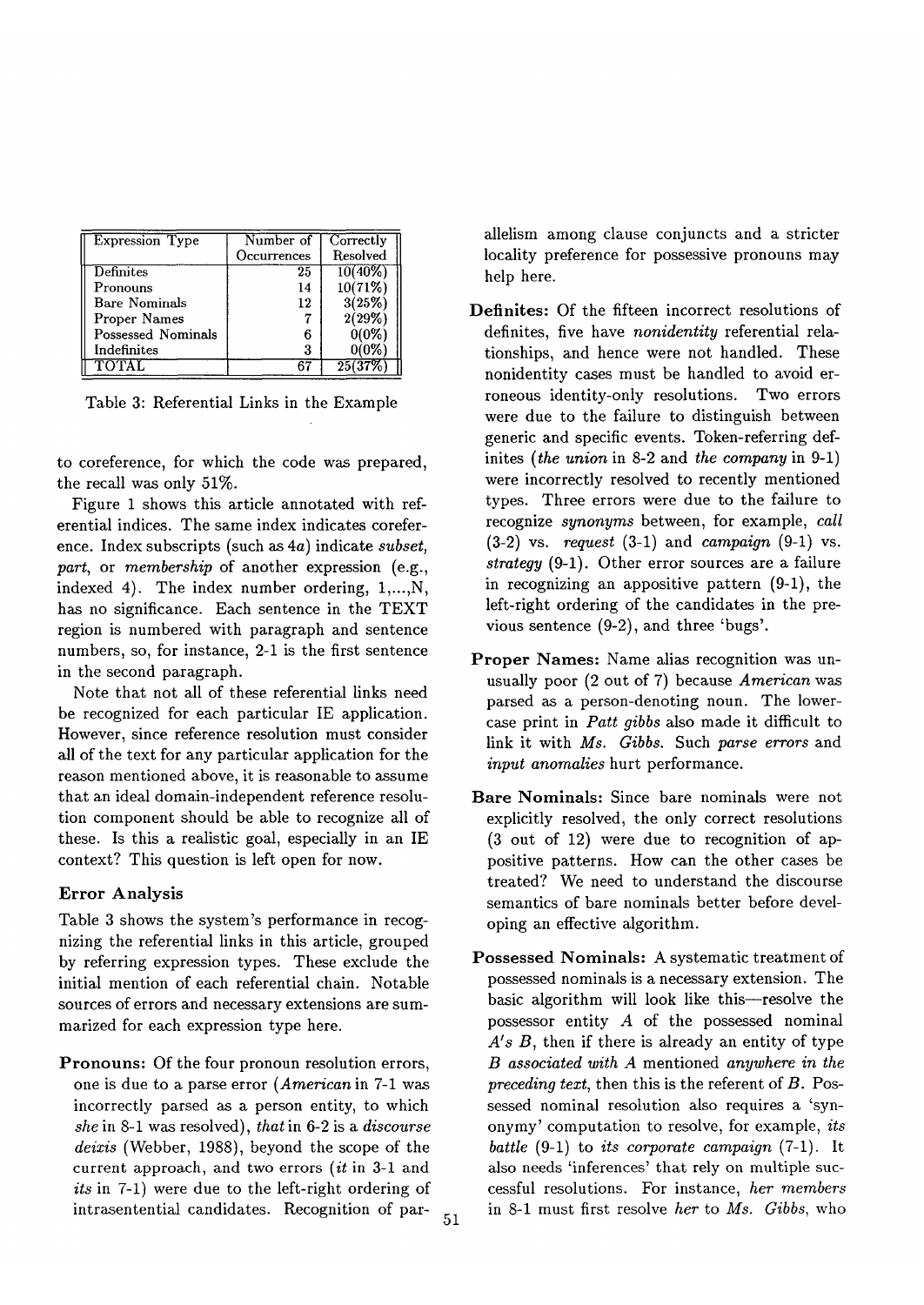HEADLINE: American Airlines<sub>1</sub> Calls for Mediation<sub>15</sub> In Its<sub>1</sub> Union<sub>4</sub> Talks<sub>2</sub>

DOCUMENT DATE: 02/09/87

SOURCE: WALL STREET JOURNAL

- 1-1 Amr corp.'s American Airlines<sub>1</sub> unit said it<sub>1</sub> has called for federal mediation<sub>15</sub> in its<sub>1</sub> contract talks<sub>2</sub> with unions<sub>4</sub> representing its<sub>1</sub> pilots<sub>16</sub> and flight attendants<sub>17</sub>.
- 2-1 A spokesman for the company, said American, officials "felt talks, had reached a point where mediation<sub>15</sub> would be helpful."
- 2-2 Negotiations<sub>2a</sub> with the pilots<sub>16</sub> have been going on for 11 months; talks<sub>2b</sub> with flight attendants<sub>17</sub> began six months ago.
- 3-1 The president<sub>5</sub> of the Association of Professional Flight Attendants<sub>4a</sub>, which represents American<sub>1</sub>'s more than 10,000 flight attendants<sub>17</sub>, called the request<sub>s</sub> for mediation<sub>15</sub> "premature" and characterized it<sub>s</sub> as a bargaining tactic that could lead to a lockout.
- 3-2 Patt gibbs<sub>5</sub>, president<sub>5</sub> of the association<sub>4a</sub>, said talks<sub>2b</sub> with the company<sub>1</sub> seemed to be progressing well and the call<sub>3</sub> for mediation<sub>15</sub> came as a surprise.
- 4-1 The major outstanding issue in the negotiations<sub>2b</sub> with the flight attendants<sub>17</sub> is a two-tier wage scale, in which recent employees' salaries increase on a different scale than the salaries of employees who have worked at american<sub>1</sub> for a longer time.
- 4-2 The union<sub>4a</sub> wants to narrow the differences between the new scale and the old one.
- 5-1 The company<sub>1</sub> declined to comment on the negotiations<sub>2b</sub> or the outstanding issues.
- 5-2 Representatives for the 5,400-member Allied Pilots Association<sub>4b</sub> didn't return phone calls.
- 6-1 Under the Federal Railway Labor Act, [if the mediator<sub>15a</sub> fails to bring the two sides<sub>7</sub> together and the two sides<sub>7</sub> don't agree to binding arbitration, a 30-day cooling-off period follows] $_6$ .
- 6-2 After that<sub>6</sub>, the union<sub>7a</sub> can strike or the company<sub>7a</sub> can lock the union<sub>7a</sub> out.
- 7-1 Ms. Gibbs<sub>5</sub> said that in response to the company<sub>1</sub>'s move, her<sub>s</sub> union<sub>4a</sub> will be "escalating" its<sub>4a</sub> "corporate campaign" against American<sub>1</sub> over the next couple of months.
- 7-2 In a corporate campaign<sub>10</sub>, a union<sub>9</sub> tries to get a company<sub>8</sub>'s financiers, investors, directors and other financial partners to pressure the company<sub>8</sub> to meet union<sub>9</sub> demands.
- 8-1 A corporate campaign<sub>10</sub>, she<sub>5</sub> said, appeals to her<sub>5</sub> members<sub>17</sub> because "it<sub>10</sub> is a nice, clean way to take a job action, and  $our_{4a}$  women<sub>17</sub> are hired to be nice."
- 8-2 the union<sub>4a</sub> has decided not to strike, she<sub>5</sub> said.
- 9-1 The union<sub>4a</sub> has hired a number of professional consultants<sub>14</sub> in its<sub>4a</sub> battle<sub>18</sub> with the company<sub>1</sub>, including Ray Rogers<sub>14a</sub> of Corporate Campaign Inc., the New York labor consultant<sub>14a</sub> who developed the strategy<sub>12</sub> at Geo. A. Hormel & Co.13's Austin, Minn., meatpacking plant last year.
- 9-2 That campaign<sub>12</sub>, which included a strike, faltered when the company<sub>13</sub> hired new workers and the International Meatpacking Union wrested control of the local union from  $Rogers<sub>14a</sub>$ ' supporters.

Figure 1: Example Article Annotated with Referential Links